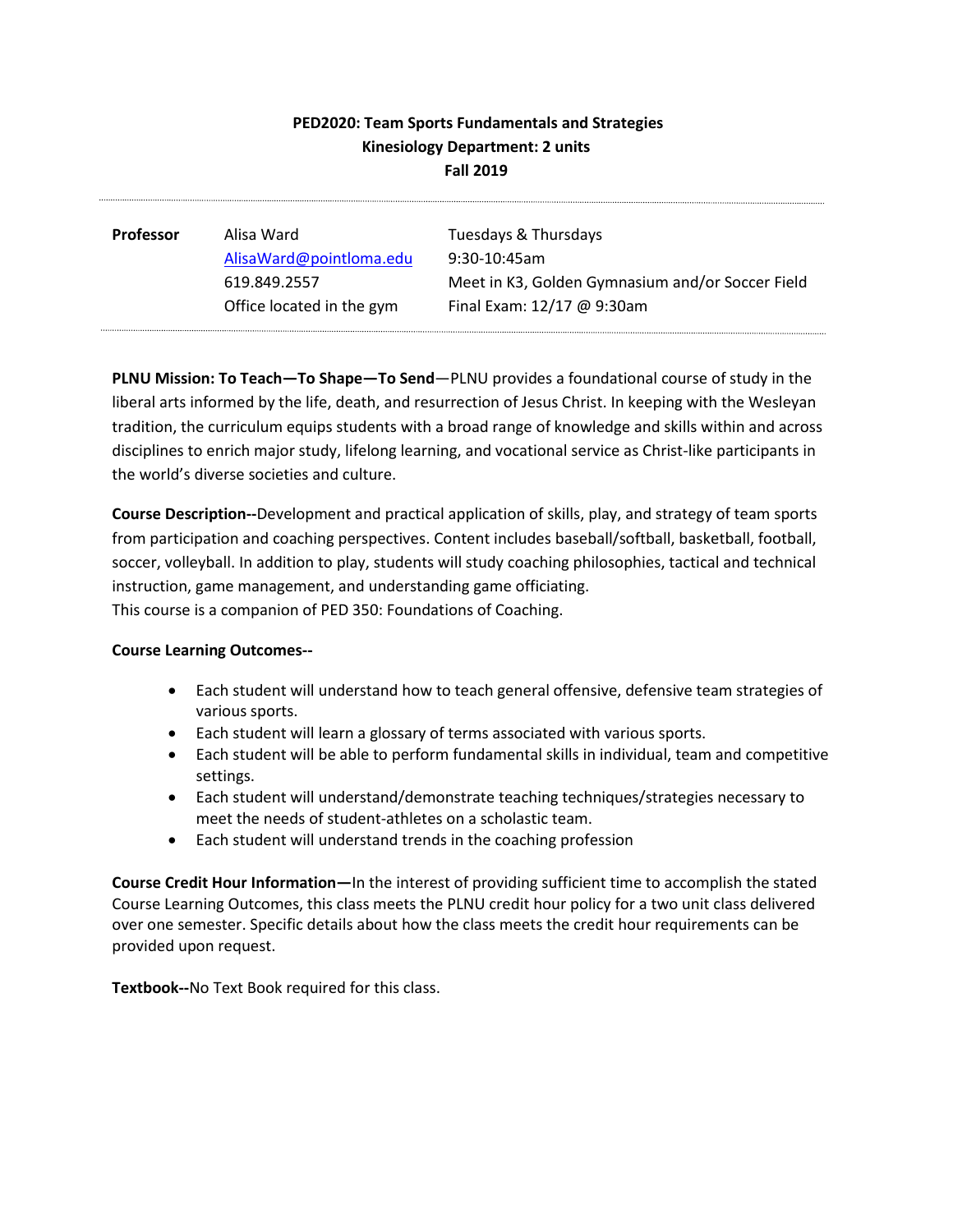## **Course Requirements and Expectations--**

- Attendance is the top component necessary for learning to take place, and will be tracked each meeting.
- This course is a combination of lecture, discussion, and activity. Students unable to physically participate for any reason must attend class and learn and be as involved as possible. Prolonged non-participation will result in extra, out-of-class assignments.
- Come to every class dressed in athletic gear, ready to participate in all activities.
- Outside of class assignments are a valuable component of this course. Be prepared to network with coaches on and off campus.

**Evaluation**--Please be aware of when your individual assignments are due.

- 1. **Attendance & Participation** (150 points total)
	- a. Attendance: Roll is taken daily. Regular and punctual attendance at all classes is considered essential to optimum academic achievement. If the student is absent from more than 10% of class meetings, the faculty member has the option of filing a written report which may result in de-enrollment. If the absences exceed 20%, the student may be de-enrolled without notice. If the date of de-enrollment is past the last date to withdraw from a class, the student will be assigned a grade of W or WF consistent with university policy in the grading section of the catalog. See [Academic Policies](http://www.pointloma.edu/experience/academics/catalogs/undergraduate-catalog/point-loma-education/academic-policies) in the (undergrad/graduate as appropriate) academic catalog. After two missed classes (excused or not), your grade will drop five points per absence. Three tardies will count as one absence. Please do not be late.
	- b. Participation is a vital in this class as each of you must coach the class. You will be asked to participate in class discussions and in class activities. Please come dressed to workout unless the semester schedule specifically says "lecture" or "presentations." Points will be deducted for not dressing in appropriate clothing.
- 2. **Assignments** (350 points total) Refer to the semester schedule for assignment due dates and see Canvas for instructions and rubrics for each assignment.
	- a. Summary of Coaching *(or Activity/Athletic)* Experience (25 points) *Due 9/12*
	- b. Student Led Team Building (TB) Activity (25 points)
	- c. Student Led Practice *(or Independent Assignment)* (75 points)
		- i. Independent Assignment (PE students): 5 ALs (25 points) + Life Application Writing Assignment (50 points)
	- d. Interview PLNU Coach (75 points)
	- e. Final Exam (50 points) *Exam date: 12/12*
	- f. Coaching *(or Life)* Philosophy (Paper—35 points & Presentation—15 points) *Due 12/17*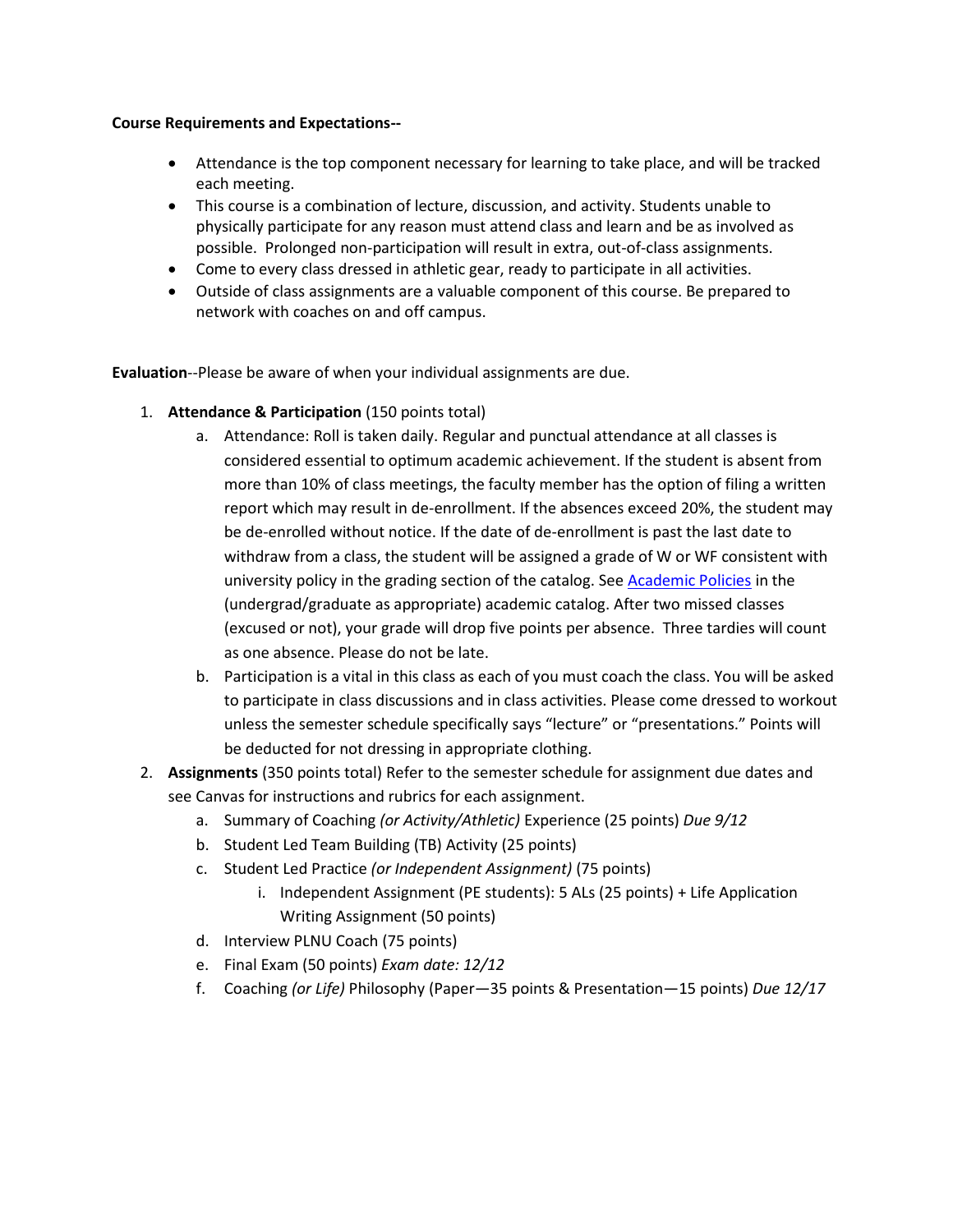#### **Grading Scale**—500 points

| А  | 465-500 | C  | 365-384      |
|----|---------|----|--------------|
| А- | 450-464 | C- | 350-364      |
| B+ | 435-449 | D+ | 335-349      |
| в  | 415-434 | D  | 315-334      |
| B- | 400-414 | D- | 300-314      |
| C+ | 385-399 | F  | 299 or lower |

### **Late assignments are not allowed.**

**PLNU Academic Accommodations Policy**—If While all students are expected to meet the minimum standards for completion of this course as established by the instructor, students with disabilities may require academic adjustments, modifications or auxiliary aids/services. At Point Loma Nazarene University (PLNU), these students are requested to register with the Disability Resource Center (DRC), located in the Bond Academic Center. [\(DRC@pointloma.edu](mailto:DRC@pointloma.edu) or 619-849-2486). The DRC's policies and procedures for assisting such students in the development of an appropriate academic adjustment plan (AP) allows PLNU to comply with Section 504 of the Rehabilitation Act and the Americans with Disabilities Act. Section 504 (a) prohibits discrimination against students with special needs and guarantees all qualified students equal access to and benefits of PLNU programs and activities. After the student files the required documentation, the DRC, in conjunction with the student, will develop an AP to meet that student's specific learning needs. The DRC will thereafter email the student's AP to all faculty who teach courses in which the student is enrolled each semester. The AP must be implemented in all such courses.

If students do not wish to avail themselves of some or all of the elements of their AP in a particular course, it is the responsibility of those students to notify their professor in that course. PLNU highly recommends that DRC students speak with their professors during the first two weeks of each semester about the applicability of their AP in that particular course and/or if they do not desire to take advantage of some or all of the elements of their AP in that course.

**Attendance and Participation**—Regular and punctual attendance at all classes is considered essential to optimum academic achievement. If the student is absent more than 10% of class-meetings, the faculty member has the option of filing a written report which may result in de-enrollment. If the absences exceed 20%, the student may be de-enrolled without notice. If the date of de-enrollment is past the last date to withdraw from a class, the student will be assigned a grade of W or WF consistent with university policy in the grading section of the catalog.

**PLNU Academic Honesty Policy—**Students should demonstrate academic honesty by doing original work and by giving appropriate credit to the ideas of others. Academic dishonesty is the act of presenting information, ideas, and/or concepts as one's own when in reality they are the results of another person's creativity and effort. A faculty member who believes a situation involving academic